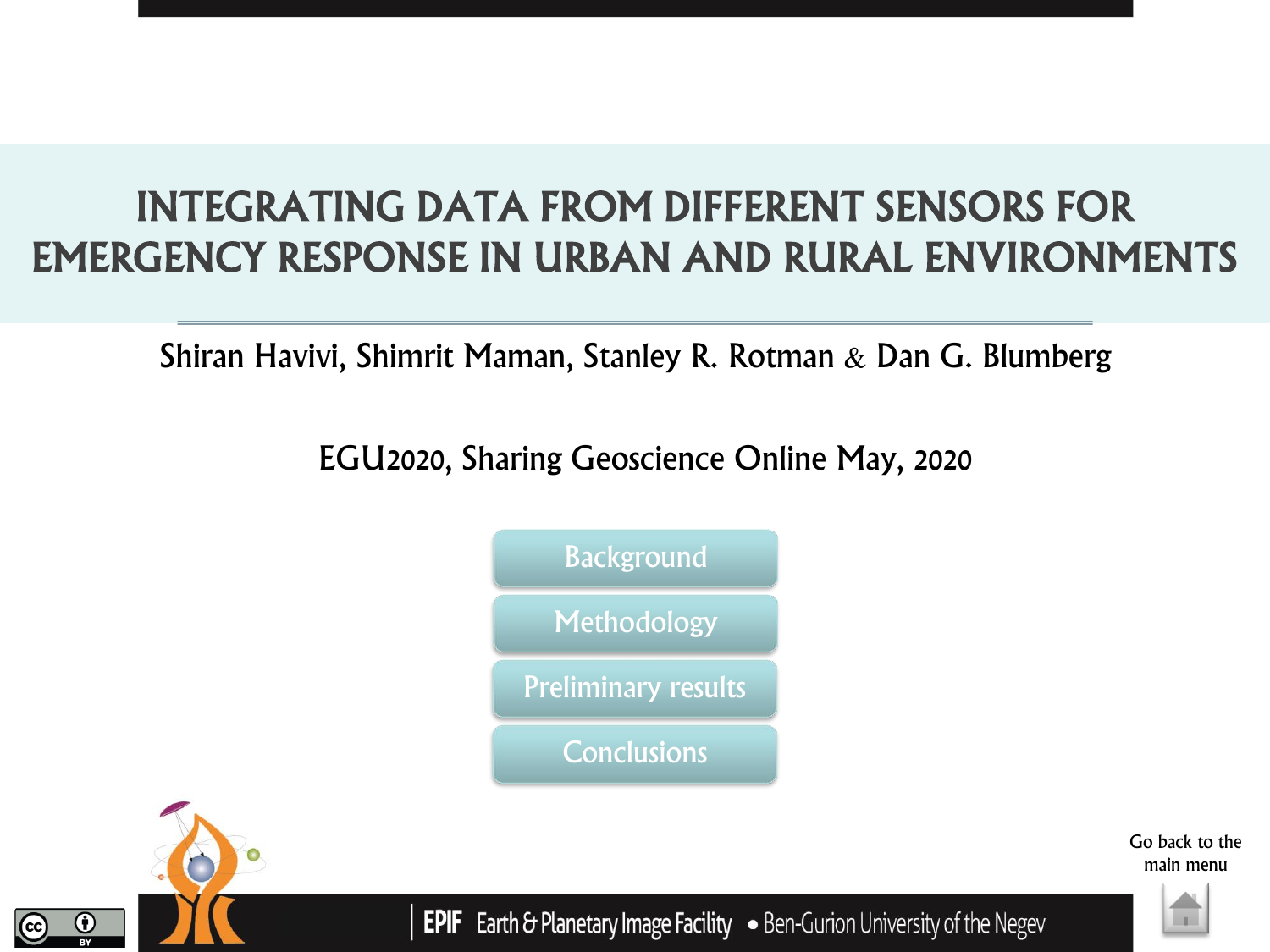### Rural areas

- <span id="page-1-0"></span>**• Rural areas and small settlements are characterized by:** low population density, low socio economic status traditional and rural economic, low structures stabilitylocal constructions materials and low seismic capacities.
- Land use land cover (LULC) variability both natural and man-mad.

#### Damage assessment using Remote Sensing

- Near real-time
- Rapidly mapping of the damage
- High accuracy
- High spatial coverage
- Low cost
- Provides information for remote and inaccessible

When a disaster strikes, remote sensing is often the only way to view the damage and its extent!





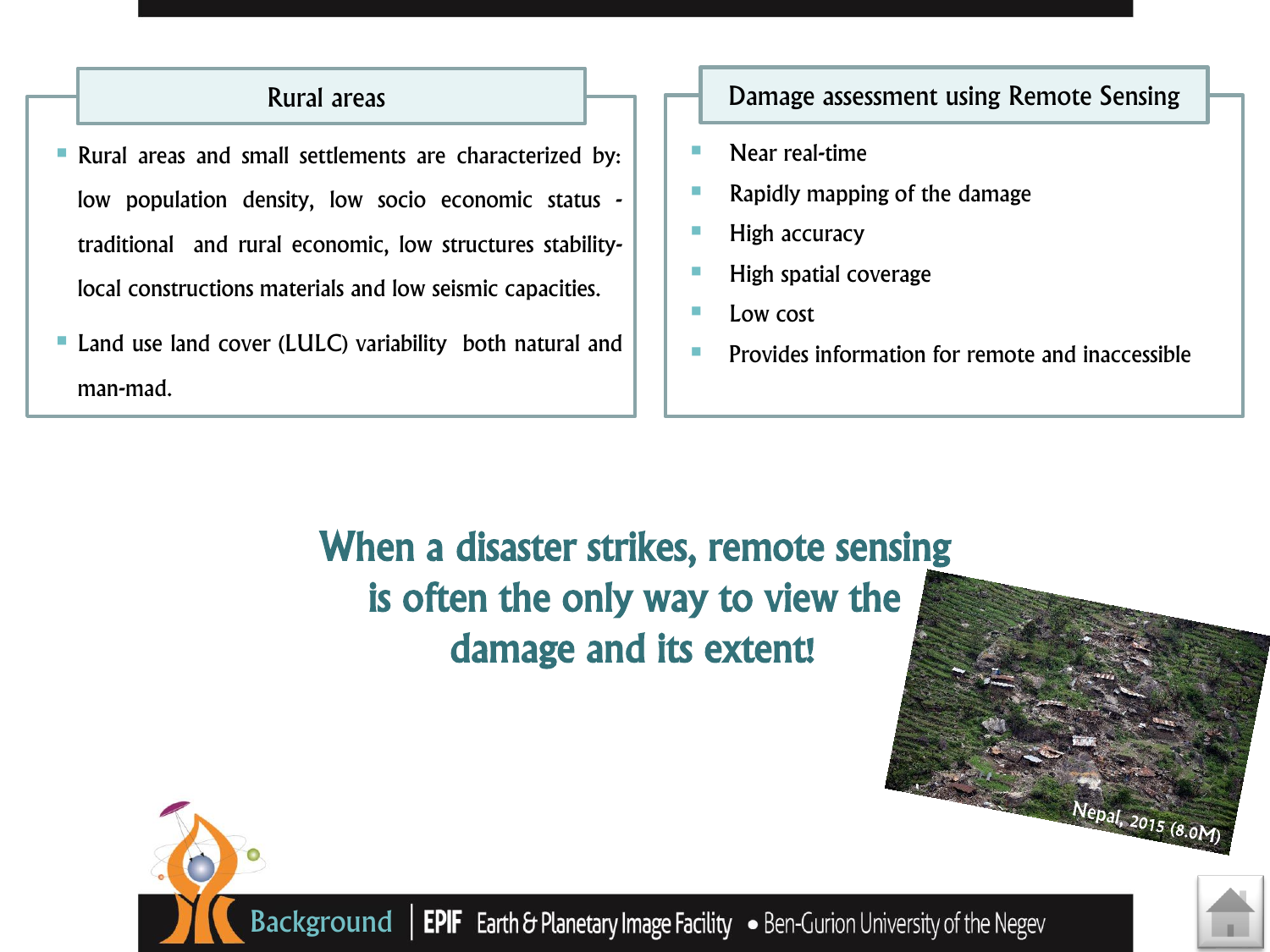<span id="page-2-0"></span>

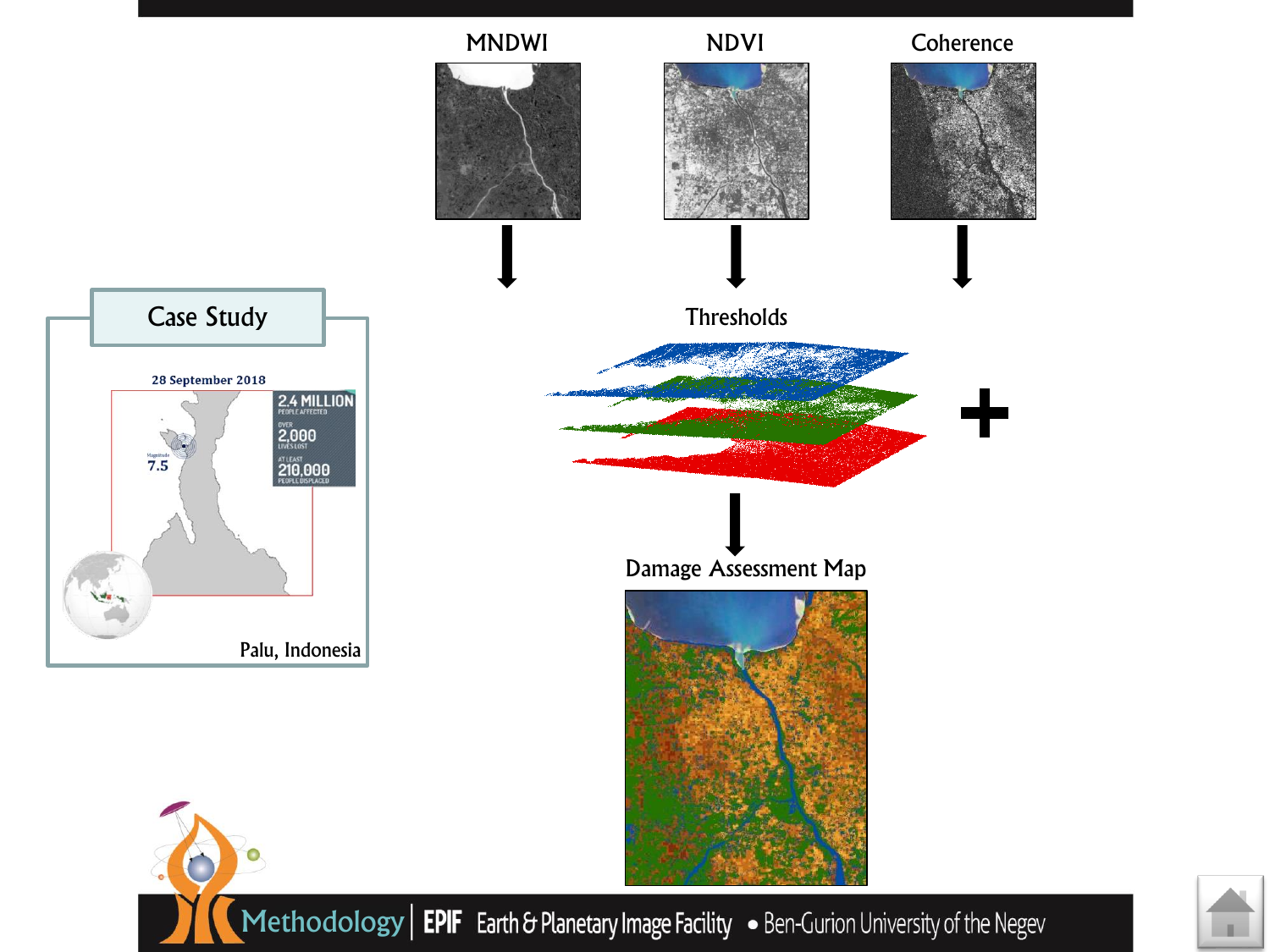<span id="page-3-0"></span>

Urban

Rural

Before: 17-AUG-2018 After: 01-OCT-2018 Damage assessment map









Results | EPIF Earth & Planetary Image Facility • Ben-Gurion University of the Negev